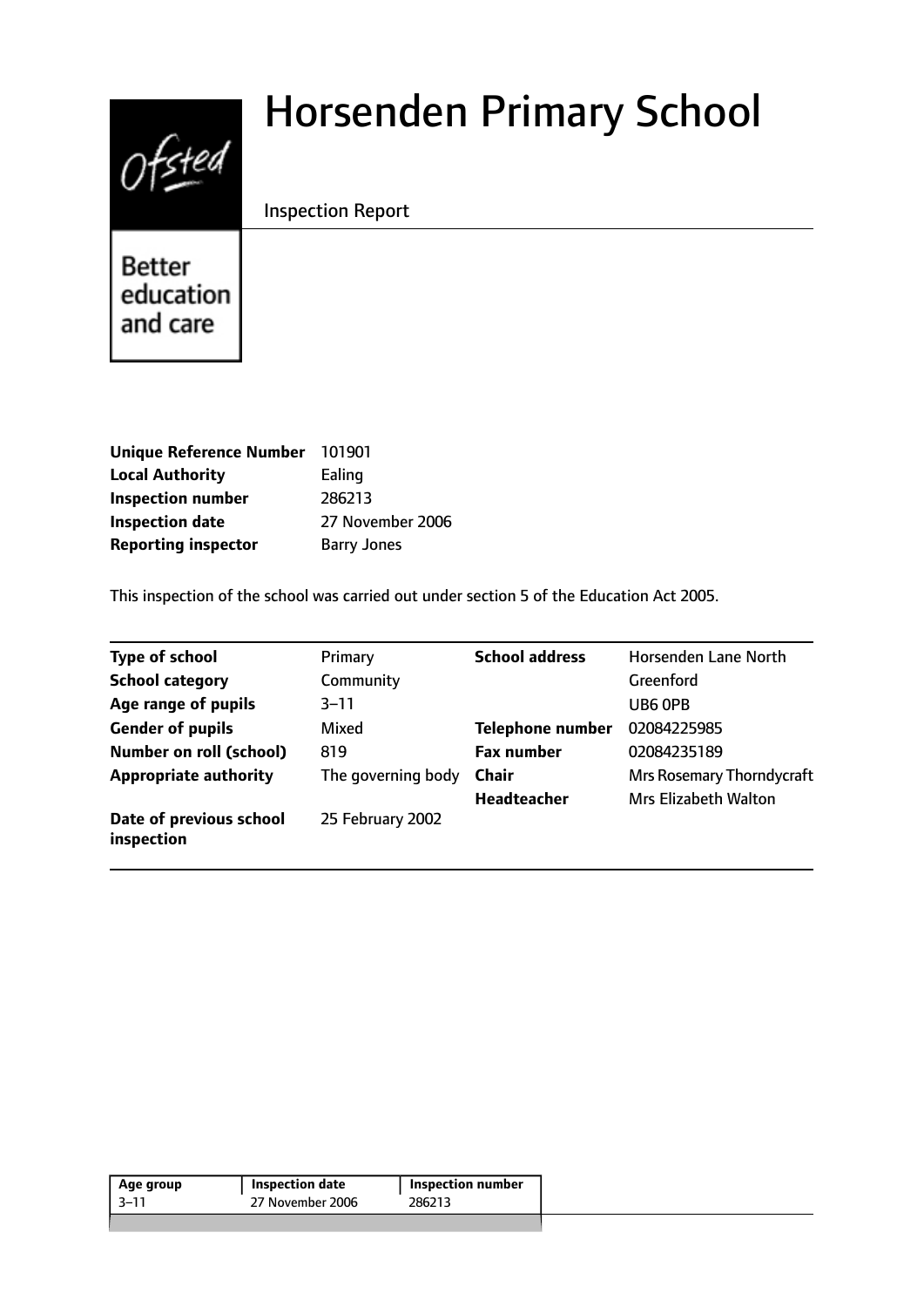© Crown copyright 2006

Website: www.ofsted.gov.uk

This document may be reproduced in whole or in part for non-commercial educational purposes, provided that the information quoted is reproduced without adaptation and the source and date of publication are stated.

Further copies of this report are obtainable from the school. Under the Education Act 2005, the school must provide a copy of this report free of charge to certain categories of people. A charge not exceeding the full cost of reproduction may be made for any other copies supplied.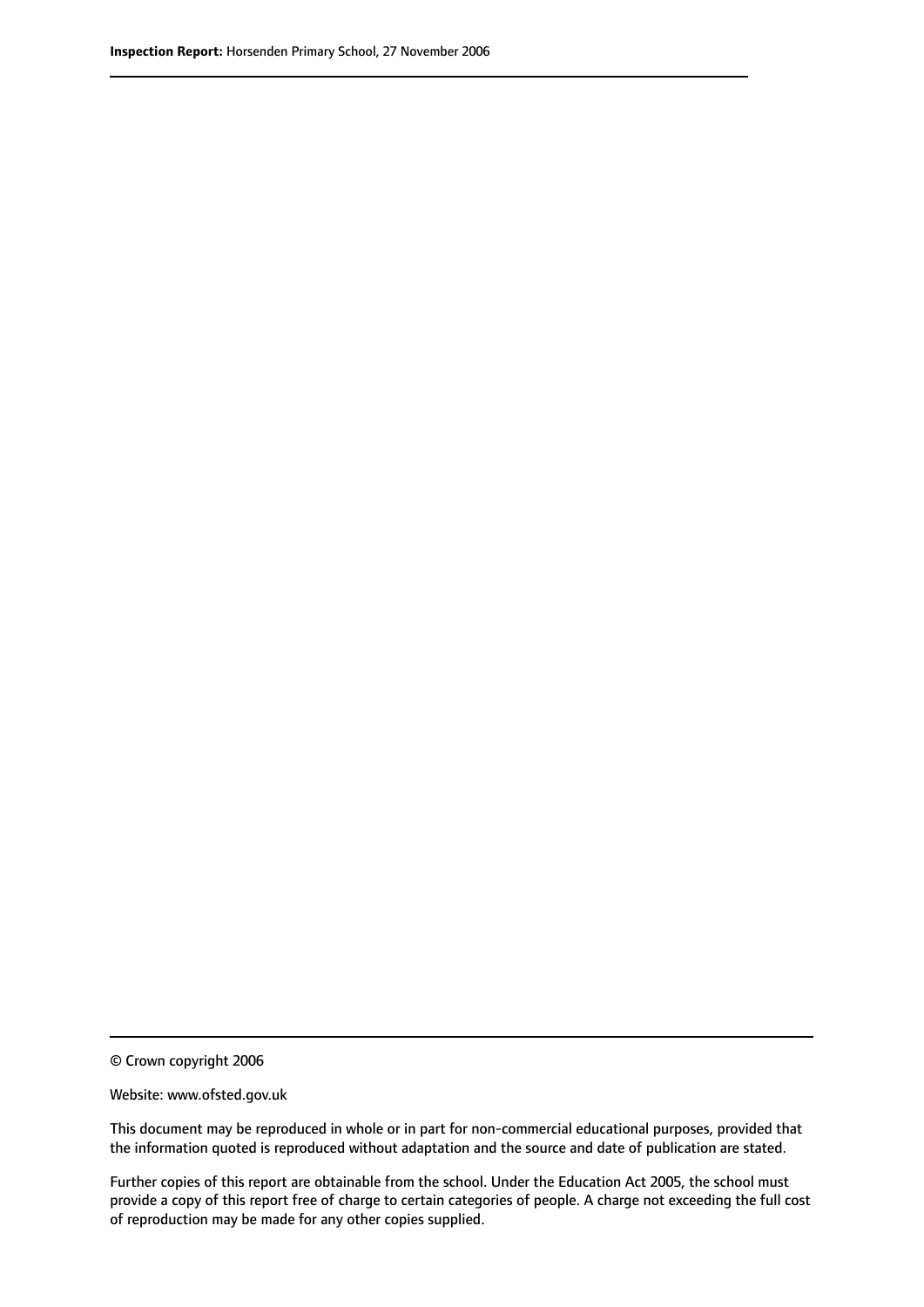# **Introduction**

The inspection was carried out by an Additional Inspector.

#### **Description of the school**

Horsenden is a larger-than-average, over-subscribed primary school. It has a higher proportion of pupils from minority ethnic backgrounds and who do not have English as their first language than in the great majority of schools. There is a lower proportion of pupils with learning difficulties and disabilities than in most schools. Attainment on entry to the Nursery is below average but is broadly average when pupils enter Year 1. There was a much higher response (54%) to the parents' questionnaire than in most schools.

# **Key for inspection grades**

| Grade 1 | Outstanding  |
|---------|--------------|
| Grade 2 | Good         |
| Grade 3 | Satisfactory |
| Grade 4 | Inadequate   |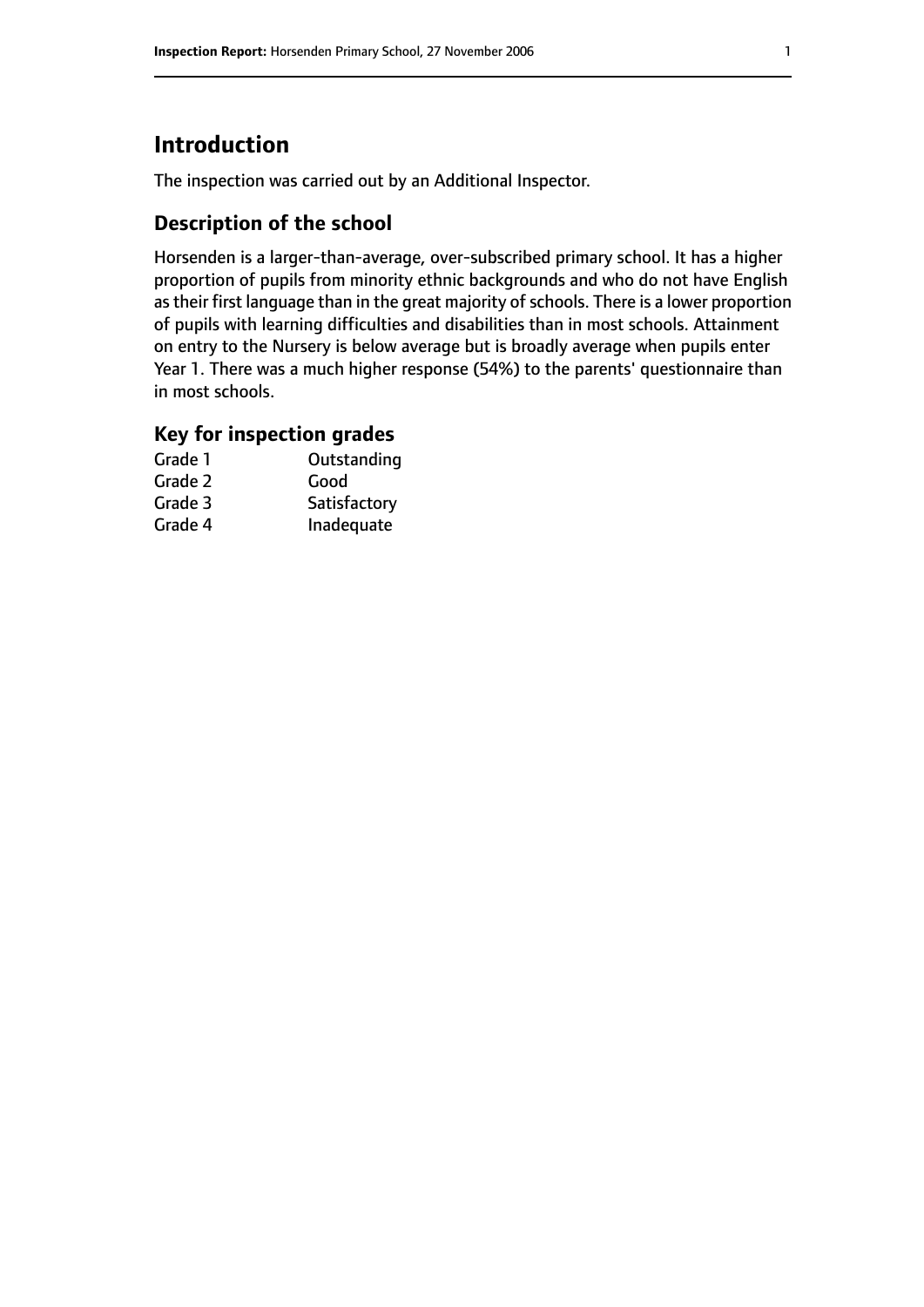### **Overall effectiveness of the school**

#### **Grade: 3**

Horsenden is a satisfactory school with good features. A strength is the harmonious community that has been fostered as a result of the good quality of care. The adults in the school set good role models and every child does matter to them. This caring approach permeates everything the school does and underpins the welcoming ethos of the school. As a result, pupils' personal development and well-being are good. They have a good sense of right and wrong and respect one another's beliefs and cultures. They enjoy coming to school and this is shown by their good attendance and positive attitudes. The school has worked hard and effectively to establish good behaviour. The great majority of parents are very appreciative of the work of the school and praise the staff.

Children make a good start in the Foundation Stage. Provision is good and consequently they make good progress. By the end of Year 6, pupils attain standards that are broadly average. The teaching is satisfactory and this means that pupils make satisfactory progress given their starting points. There is variation between subjects and, in 2006, significantly higher proportions of pupils attained the expected standard in English and science than did in mathematics. The quality of pupils' writing has been identified as a weakness and has improved following sustained efforts over the last two years. The dip in performance in mathematics and a decrease in the proportion of pupils attaining the highest level in English means that the trend in the last two years has been down. The school is rightly monitoring why some more able pupils are not making the progress they should. The school is rich in data but lacks expertise in interpreting data fully. Hence, the reasons for the decline have not been identified fully by the school and this limits the effectiveness of strategies to rectify the problem. Although, data are used effectively to provide support when individual pupils have fallen behind in their work, the information has not yet been collated to identify patterns that might improve the delivery of the curriculum or the way a subject is taught.

Senior managers have been effective in maintaining high quality care. There is good support for pupils who join the school with little spoken English. They are helped to settle quickly and consequently make good progress in acquiring language skills. The school has been less successful in ensuring that all pupils make good progress. Raising the achievement of pupils is not given sufficient emphasis in the school's improvement plans. Progress since the inspection has been uneven but overall it has been satisfactory. Consequently, capacity to improve further is satisfactory.

#### **What the school should do to improve further**

- Raise the standards in mathematics in Key Stage 2.
- Ensure that the more able pupils make good progress in Key Stage 2, particularly in English.
- Ensure that data is analysed effectively and used to inform planning by senior managers.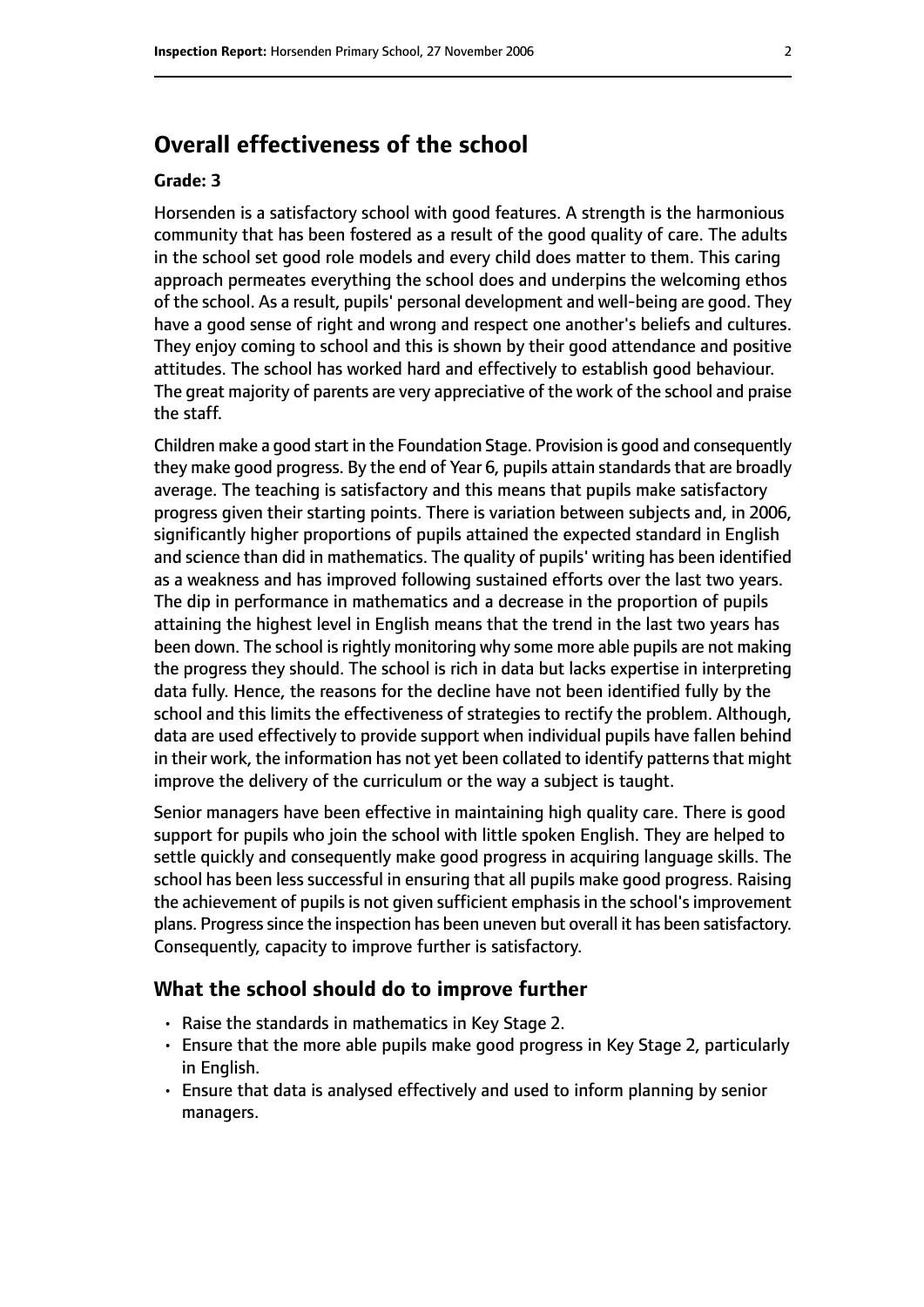#### **Achievement and standards**

#### **Grade: 3**

By the end of the Foundation Stage children attain broadly average standards. However, many pupils have speaking and listening skills that are still below average on entering Year 1.This hinders their progress in Key Stage 1 and writing skills are still significantly below average by the end of Year 2. However, these pupils continue to receive effective, targeted support in Key Stage 2 and consequently their progress is accelerated and their writing improves. The school has participated in a number of initiatives to improve literacy standards while mathematics has not been given sufficient priority in the school. Consequently, in 2006 the proportion attaining the expected standard in English was 20% higher than in mathematics. The school met its challenging target for English but not mathematics. The picture is mixed as the proportion attaining the highest level in mathematics increased when compared to the results in 2005. There are no underachieving groups and pupils with learning difficulties and disabilities make the same progress as their classmates.

#### **Personal development and well-being**

#### **Grade: 2**

Pupils' spiritual, moral, social and cultural development is good. This is nurtured by a well-planned programme of assemblies but also through the curriculum. Children in the Foundation Stage make particularly good progress in their personal and social development. As one parent wrote, `My daughter made very good progress in Reception. The teachers' effort, care and enthusiasm were excellent.' The school council has made a positive contribution to improving the school meals and the school playground at lunchtimes. They also contribute well to the wider community. Pupils feel safe in the school. There is little bullying but they are confident that the isolated occurrences will be dealt with effectively by an adult. They also have a good understanding of healthy living issues. They are prepared well socially for the next step but their economic well-being is satisfactory overall because of their average numeracy skills.

# **Quality of provision**

#### **Teaching and learning**

#### **Grade: 3**

Overall, teaching and learning are satisfactory. Teachers make effective use of a range of resources that make lessons interesting and ensure that pupils enjoy them and participate fully. They make good use of both visual and auditory stimuli to help with the learning. For instance, interactive whiteboards are used well. Teachers are enthusiastic and this is conveyed to the pupils themselves. The objectives for a lesson are shared with the pupils and pupils are usefully involved in assessing whether they have achieved them. Teachers vary in their effectiveness to match work to pupils of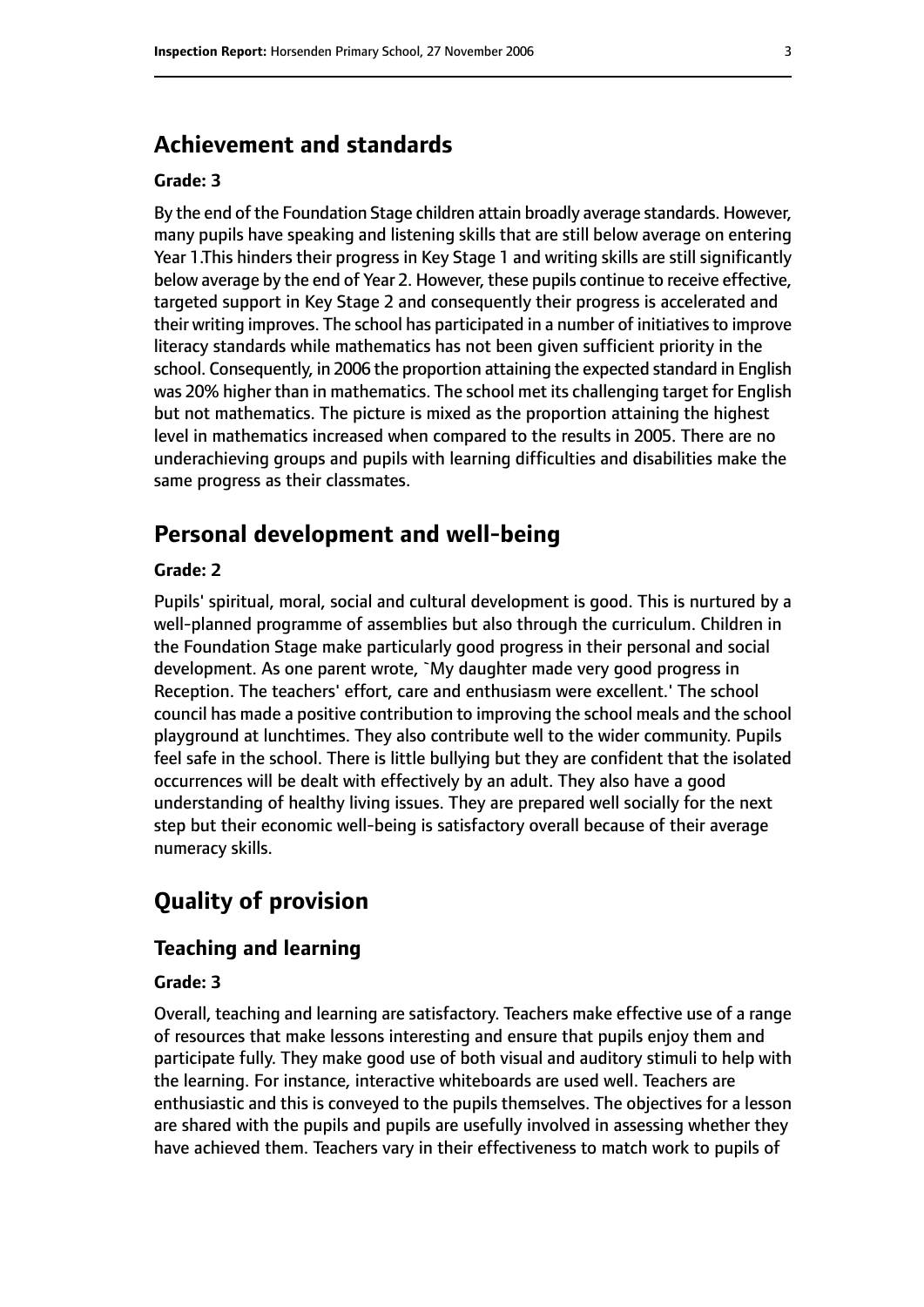different abilities; in some mathematics lessons there is too much reliance on the setting arrangements to do this. Teachers do not always check that most pupils understand a concept before moving on. Marking is of good quality and usually gives constructive feedback to the pupils on how to improve further. Marking in mathematics is conscientiously done but opportunities are missed to identify patterns in the errors that are made by pupils.

#### **Curriculum and other activities**

#### **Grade: 3**

The curriculum is satisfactory and contributes to pupils' personal and academic progress. In the Foundation Stage limited space has hindered the development of outdoor play but the school has addressed this as well as it can. There is good provision through the curriculum for promoting personal and social education. There is a good range of extra-curricular opportunities, and after-school clubs are attended well. There are many trips and they are linked usefully to work in school. The curriculum is also adapted appropriately to reflect the richness in diversity of cultures within the school. Resources for information, communication and technology have been enhanced and used well. The school is currently working to improve further the curriculum for art and design technology.

#### **Care, guidance and support**

#### **Grade: 2**

Care, guidance and support are good. The school works well with other agencies and partners to ensure the well-being of every child. The school rightly prides itself on making sure that every child is included. Communications with parents and carers are good. The very good quality of the reports that the school provides to all parents and carers means that they can help their children at home more effectively. Parents and carers are invited to make a response and their comments are acted upon rigorously. This helps to build the trust that most parents have in the school. The tracking of an individual's progress is good. When this reveals underachievement, the school provides support and this usually means that the pupil then improves. The tracking of progress for groups of pupils is less well established.

#### **Leadership and management**

#### **Grade: 3**

There is a high level of staff commitment that makes sure that every pupil can participate fully in school life. This stems from the good example set by the headteacher. There is a thorough programme for monitoring the quality of teaching. There is useful feedback to teachers that is followed up by senior managers and has led to improvements in the teaching. However, the observations do not focus sufficiently on the progress made by pupils. Consequently, they do not give the senior managers the information they should on why there are variations in pupils' progress in English and mathematics by pupils of differing abilities. This, coupled with some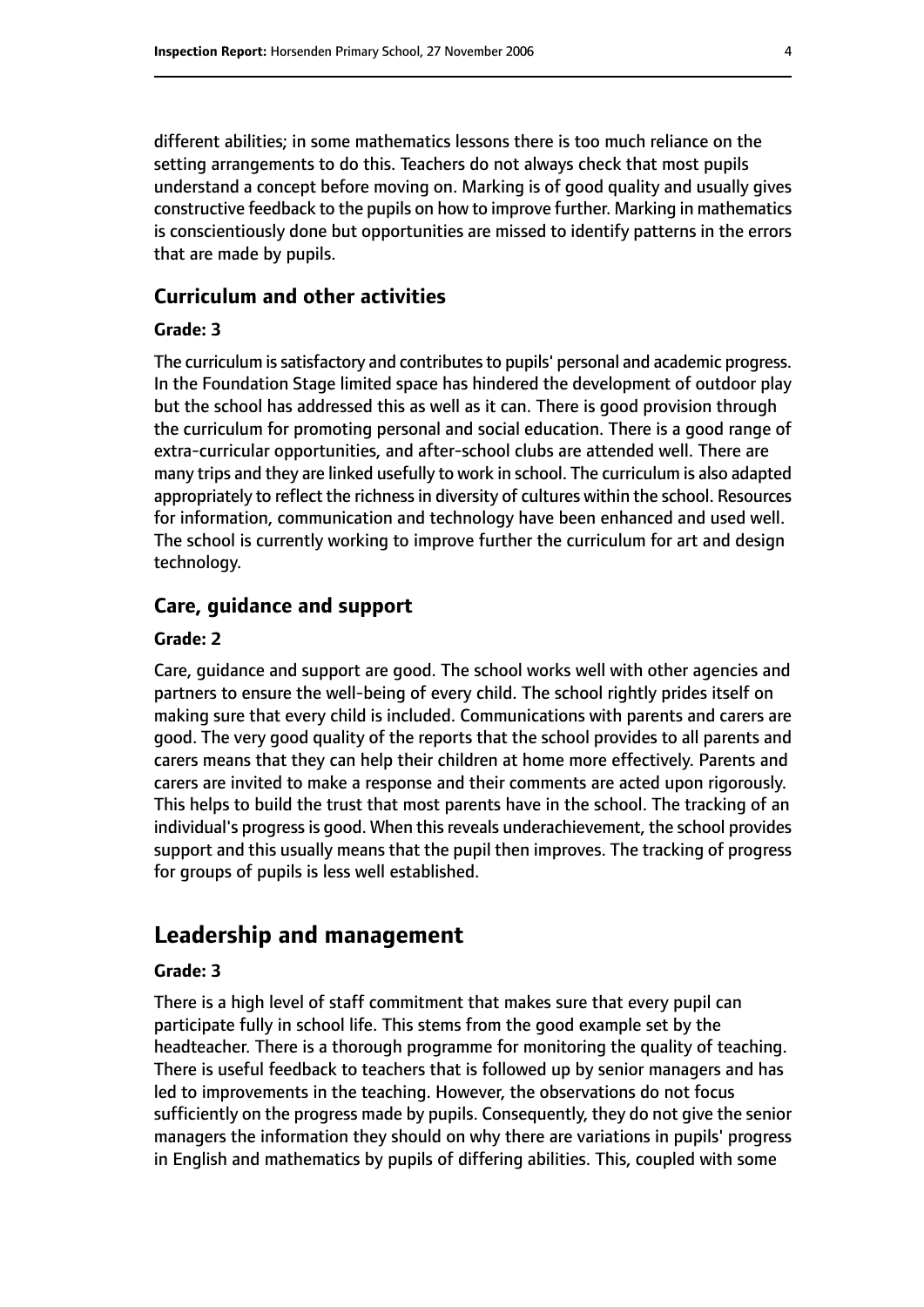weaknesses in analysing data, means that senior managers are only partially successful in devising the right strategies to raise achievement. Self-evaluation is satisfactory overall. The school is taking actions to improve achievement but these are not incorporated sufficiently strongly into the school's improvement plans.

Progress since the last inspection has been erratic. In the two years following the last inspection standards improved so that in 2004 pupils achieved significantly better than the average nationally. There has been some slippage and achievement is now satisfactory. The governors are very supportive of the school but have not challenged the school rigorously enough to identify the reasons for this recent dip in the results.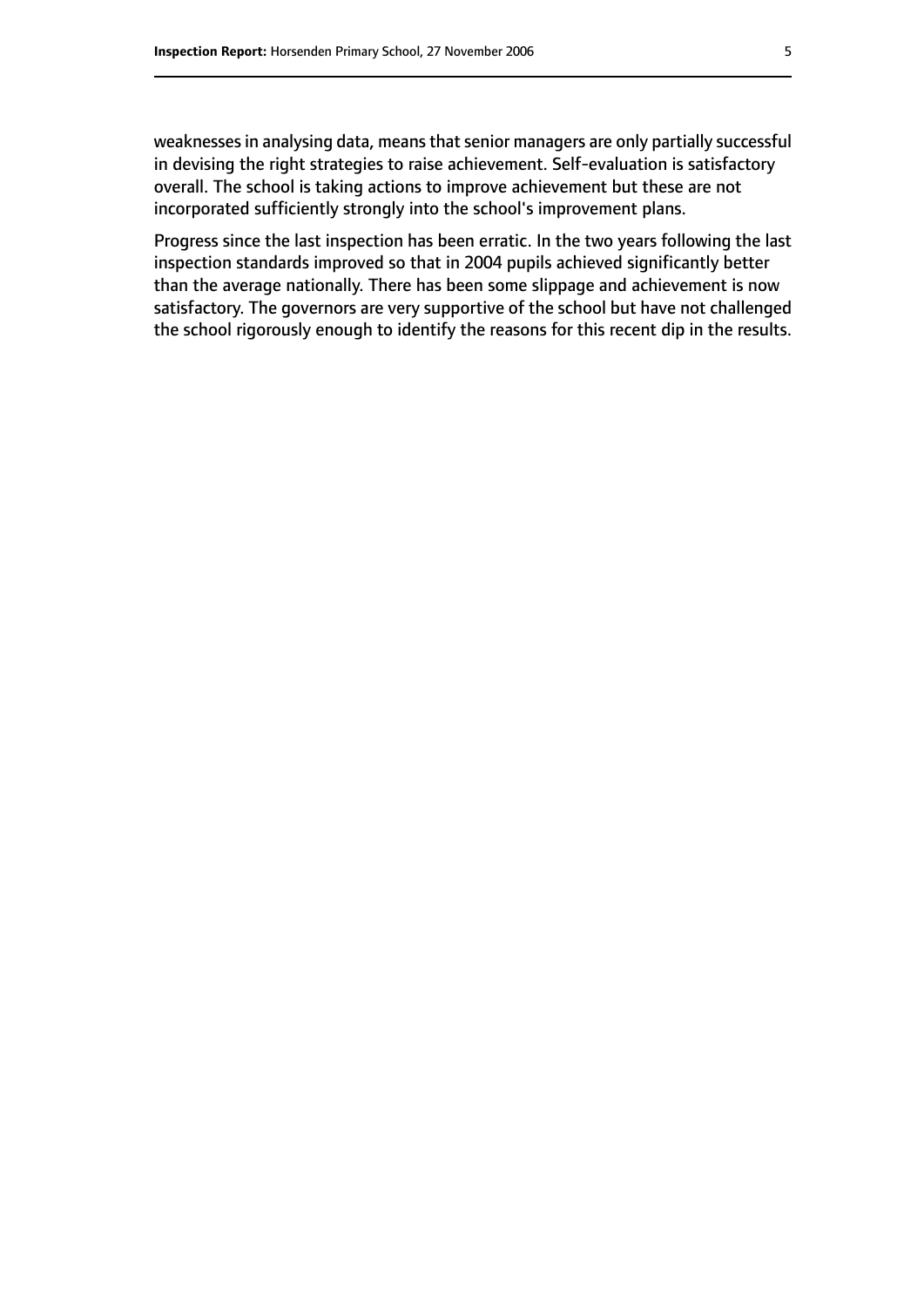**Any complaints about the inspection or the report should be made following the procedures set out inthe guidance 'Complaints about school inspection', whichis available from Ofsted's website: www.ofsted.gov.uk.**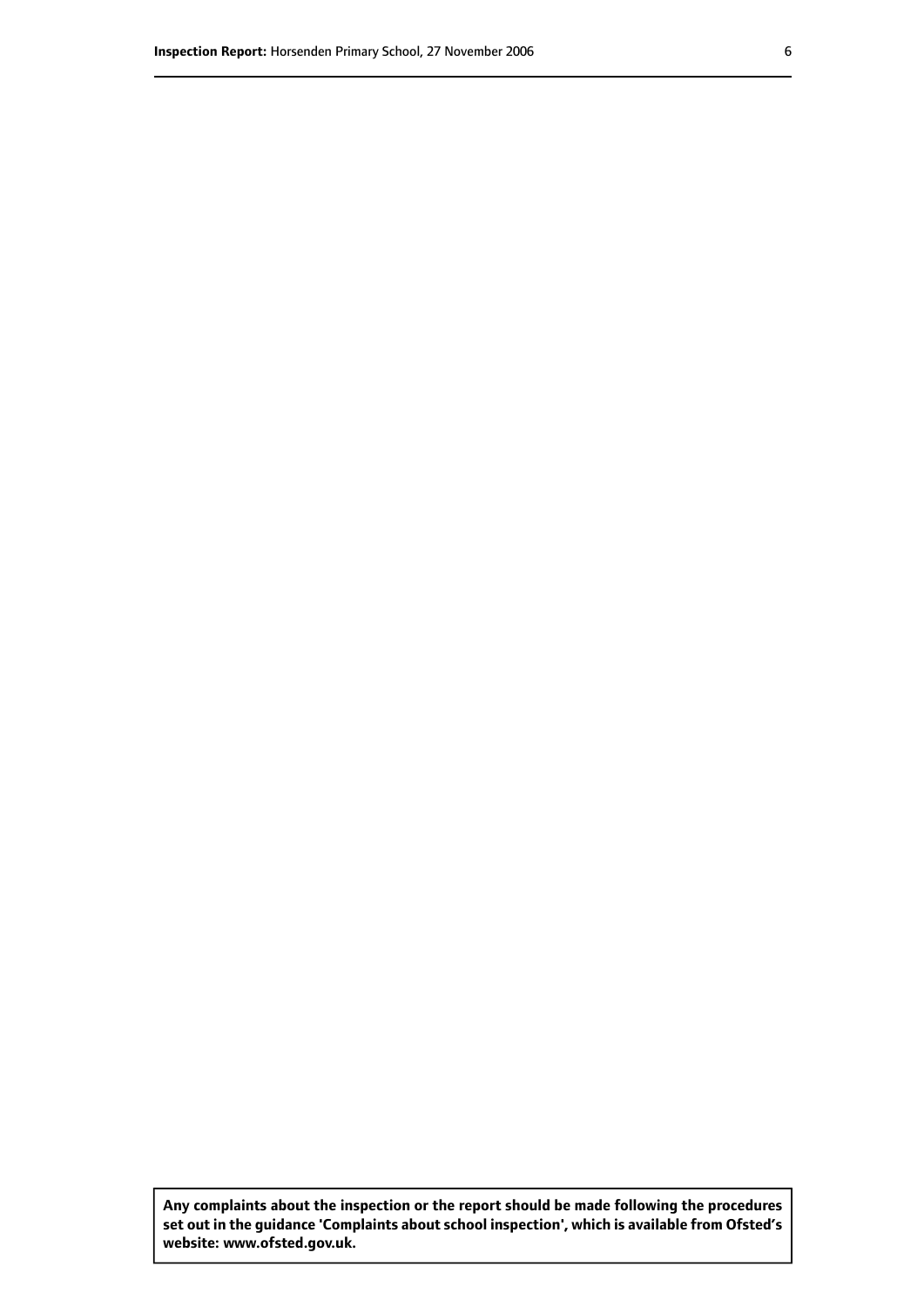# **Inspection judgements**

| Key to judgements: grade 1 is outstanding, grade 2 good, grade 3 satisfactory, and grade 4 | <b>School</b>  |
|--------------------------------------------------------------------------------------------|----------------|
| inadeauate                                                                                 | <b>Overall</b> |

# **Overall effectiveness**

| How effective, efficient and inclusive is the provision of education, integrated<br>care and any extended services in meeting the needs of learners? |     |
|------------------------------------------------------------------------------------------------------------------------------------------------------|-----|
| How well does the school work in partnership with others to promote learners'<br>well-being?                                                         |     |
| The quality and standards in the Foundation Stage                                                                                                    |     |
| The effectiveness of the school's self-evaluation                                                                                                    |     |
| The capacity to make any necessary improvements                                                                                                      |     |
| Effective steps have been taken to promote improvement since the last<br>inspection                                                                  | Yes |

#### **Achievement and standards**

| How well do learners achieve?                                                                               |  |
|-------------------------------------------------------------------------------------------------------------|--|
| The standards <sup>1</sup> reached by learners                                                              |  |
| How well learners make progress, taking account of any significant variations between<br>groups of learners |  |
| How well learners with learning difficulties and disabilities make progress                                 |  |

#### **Personal development and well-being**

| How good is the overall personal development and well-being of the<br>learners?                                  |  |
|------------------------------------------------------------------------------------------------------------------|--|
| The extent of learners' spiritual, moral, social and cultural development                                        |  |
| The behaviour of learners                                                                                        |  |
| The attendance of learners                                                                                       |  |
| How well learners enjoy their education                                                                          |  |
| The extent to which learners adopt safe practices                                                                |  |
| The extent to which learners adopt healthy lifestyles                                                            |  |
| The extent to which learners make a positive contribution to the community                                       |  |
| How well learners develop workplace and other skills that will contribute to<br>their future economic well-being |  |

#### **The quality of provision**

| How effective are teaching and learning in meeting the full range of the<br>learners' needs?          |  |
|-------------------------------------------------------------------------------------------------------|--|
| How well do the curriculum and other activities meet the range of needs<br>and interests of learners? |  |
| How well are learners cared for, guided and supported?                                                |  |

 $^1$  Grade 1 - Exceptionally and consistently high; Grade 2 - Generally above average with none significantly below average; Grade 3 - Broadly average to below average; Grade 4 - Exceptionally low.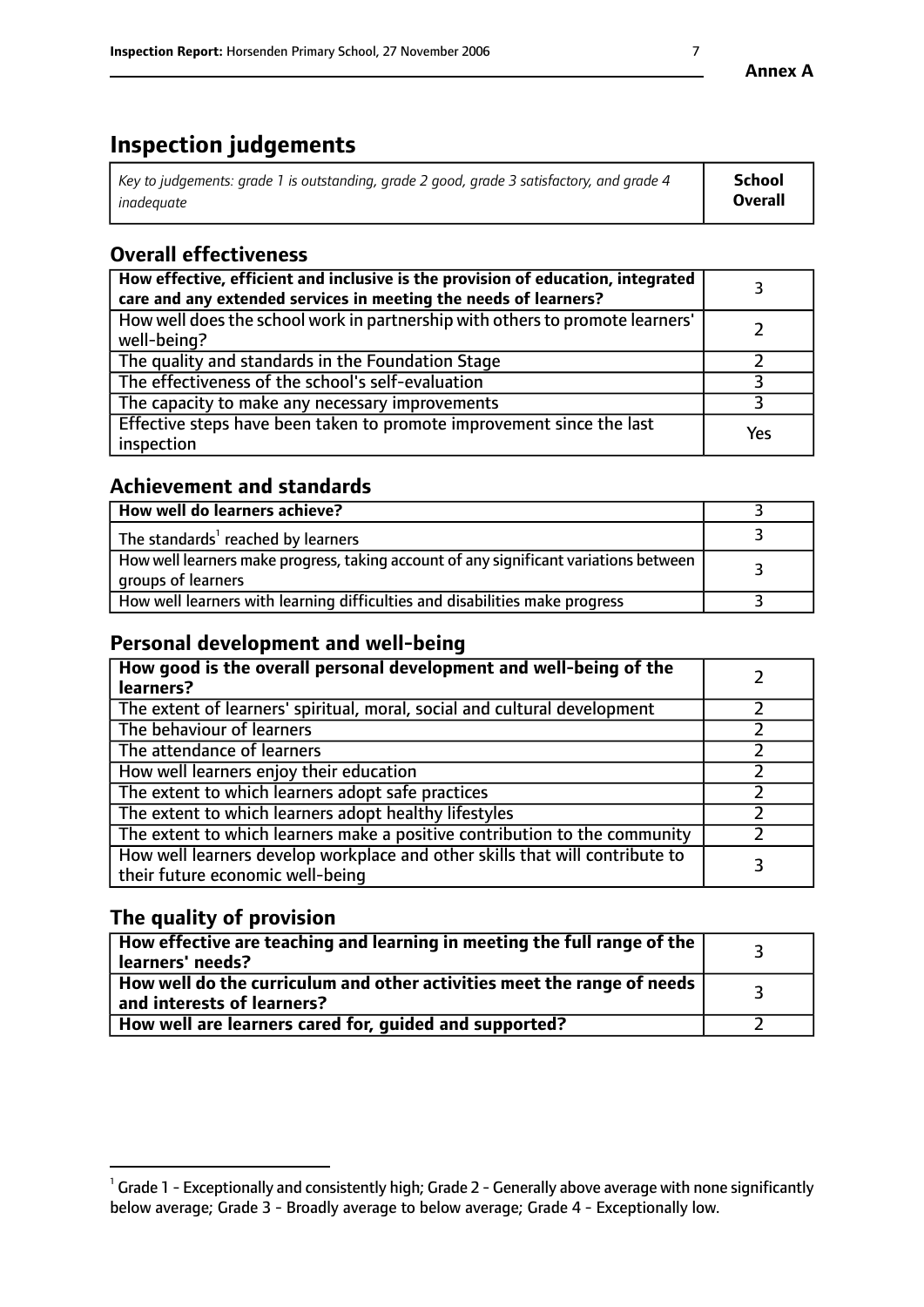#### **Annex A**

# **Leadership and management**

| How effective are leadership and management in raising achievement<br>and supporting all learners?                                              |           |
|-------------------------------------------------------------------------------------------------------------------------------------------------|-----------|
| How effectively leaders and managers at all levels set clear direction leading<br>to improvement and promote high quality of care and education |           |
| How effectively performance is monitored, evaluated and improved to meet<br>challenging targets                                                 |           |
| How well equality of opportunity is promoted and discrimination tackled so<br>that all learners achieve as well as they can                     |           |
| How effectively and efficiently resources, including staff, are deployed to<br>achieve value for money                                          | З         |
| The extent to which governors and other supervisory boards discharge their<br>responsibilities                                                  |           |
| Do procedures for safequarding learners meet current government<br>requirements?                                                                | Yes       |
| Does this school require special measures?                                                                                                      | <b>No</b> |
| Does this school require a notice to improve?                                                                                                   | No        |